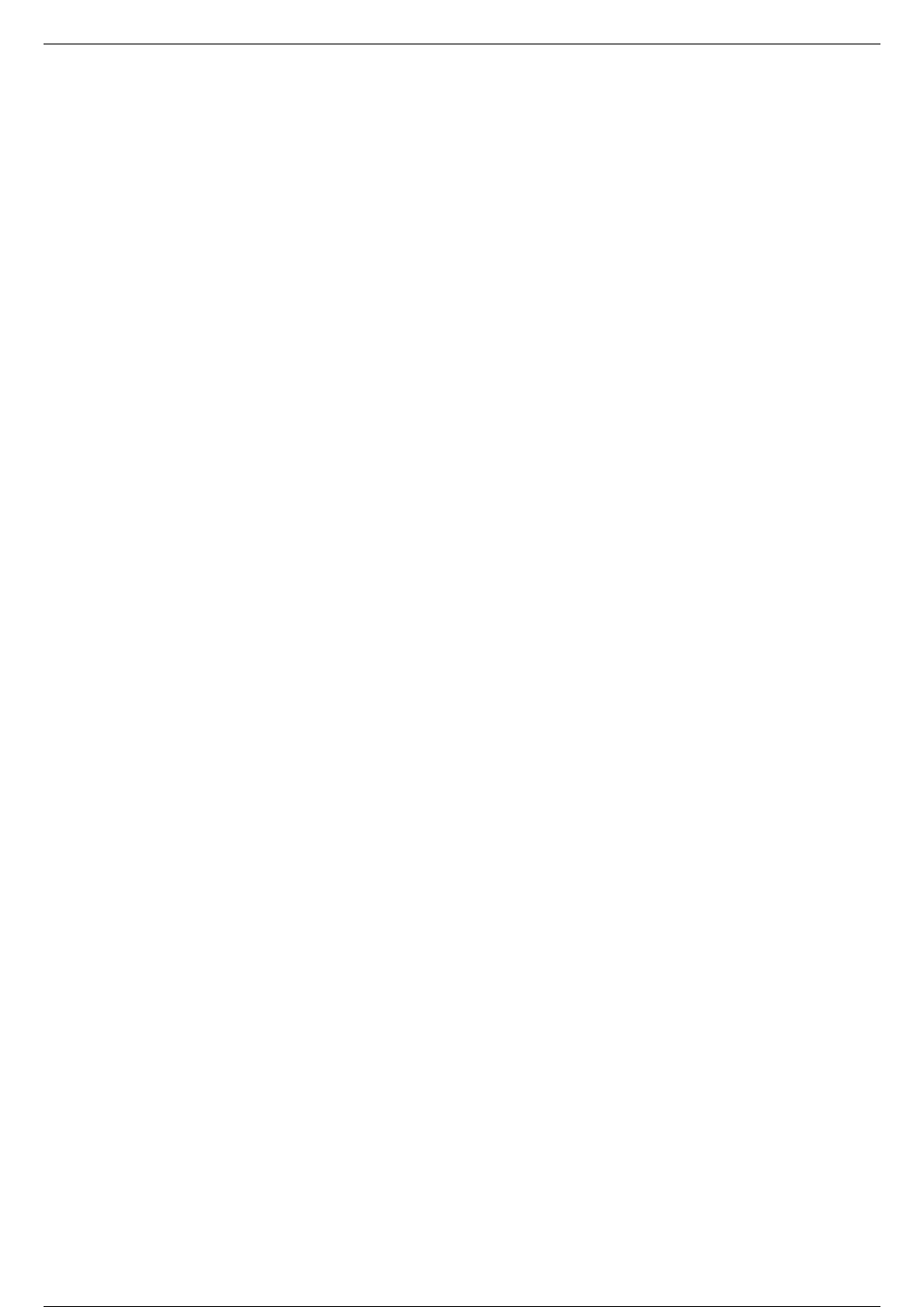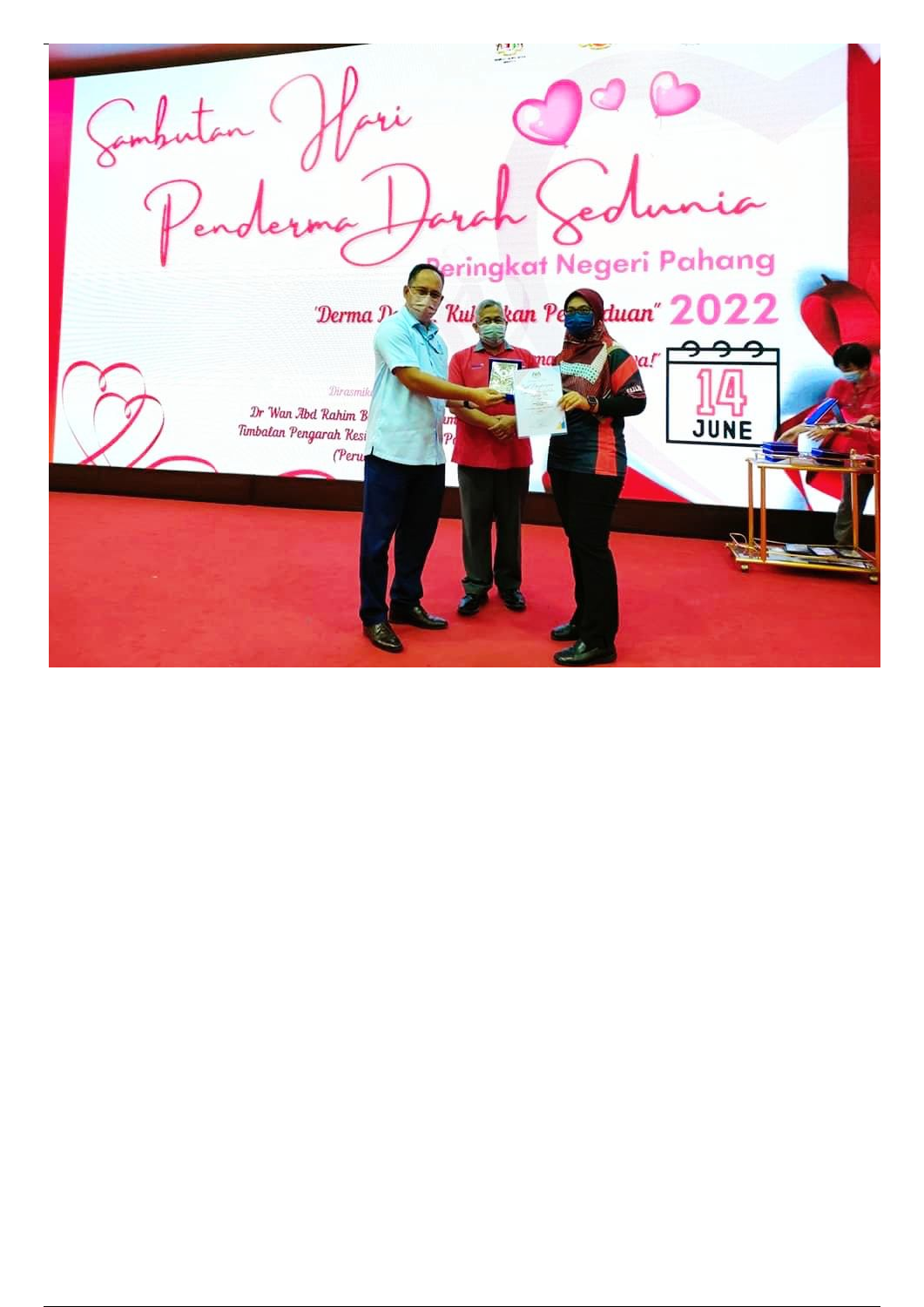

## **[General](/general)**

## **UMP recognised as most active blood donation organiser**

22 June 2022

KUANTAN, 14 June 2022 - Universiti Malaysia Pahang (UMP) received the 2021 Most Active Organiser award in conjunction with the recent Pahang statewide World Blood Donor Day Celebration.